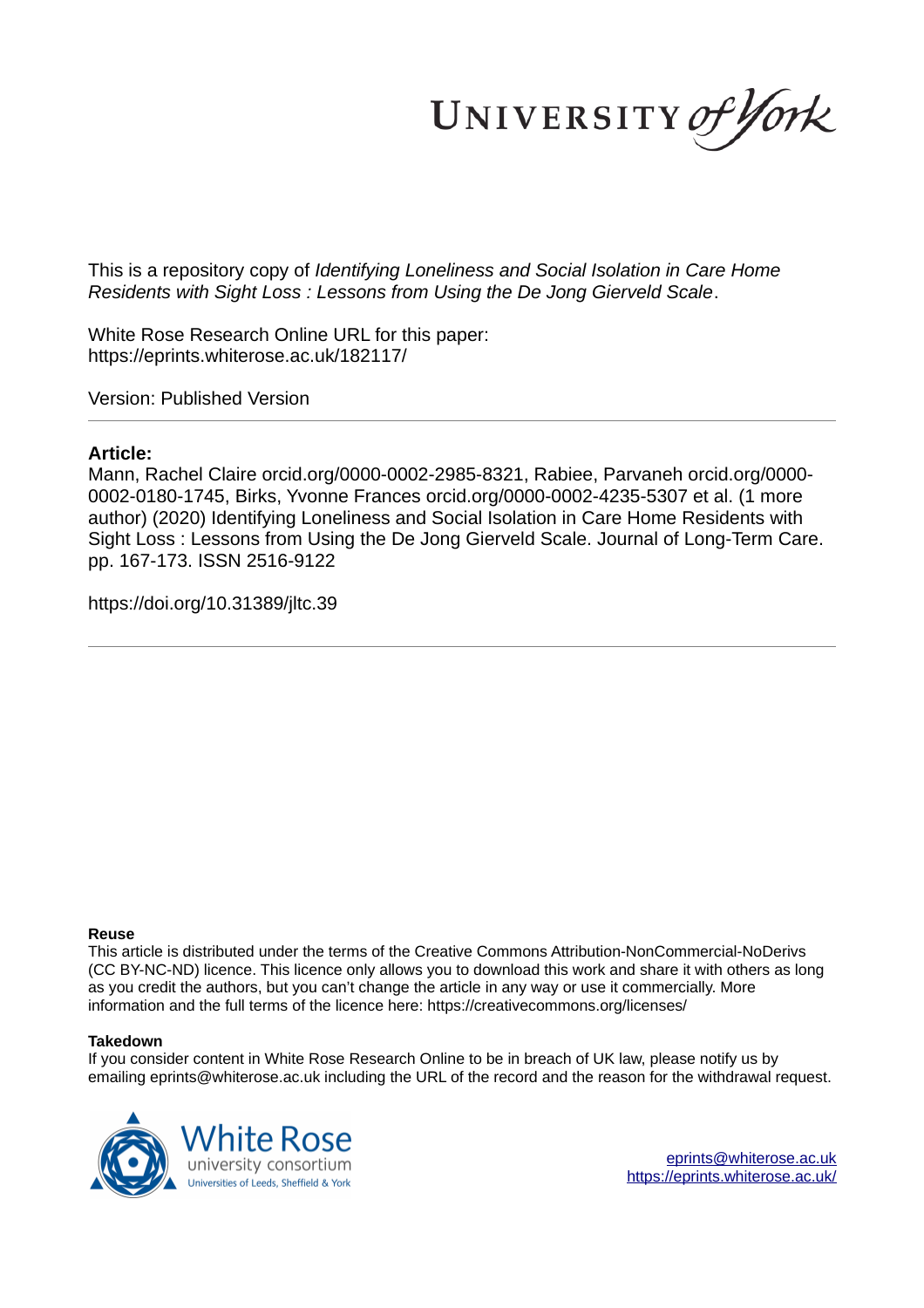

# **RESEARCH**

# Identifying Loneliness and Social Isolation in Care Home Residents with Sight Loss: Lessons from Using the De Jong Gierveld Scale

Rachel Mann, Parvaneh Rabiee, Yvonne Birks and Mark Wilberforce

**Context:** Experience of loneliness amongst care home residents with sight loss is associated with limitations in activities of daily living, poor self-reported health, and increased rates of depression. Care homes are encouraged to use screening tools to identify those at risk of loneliness.

**Objectives:** The study aimed to describe the findings and experience of applying a validated, multi-item scale to identify loneliness and isolation in care home residents with sight loss in England, UK.

**Methods:** The six-item De Jong Gierveld Loneliness Scale was administered to residents residing in longterm care homes with sight loss. Participants were aged 65+ years old with vision impairment that could not be corrected by glasses. Descriptive analysis of loneliness scale data was undertaken supplemented with observational field notes of implementation challenges.

**Findings:** Only 42 applications of the De Jong Gierveld Loneliness Scale were possible. The mean sub-scale scores for emotional loneliness, social loneliness and the mean overall loneliness score were 1.36 (sd = 1.16), 1.19 (sd = 1.04) and 2.55 (sd = 1.9) respectively. Challenges observed in scale administration and understanding of scale items by residents might preclude it as a loneliness case-identification tool in busy care home environments.

**Limitations:** The study reports on the challenges implementing a questionnaire which achieved a low rate of data collection.

**Implications:** For case-identification of loneliness, care homes may wish to consider use of a single-item loneliness question rather than multi-item scales due to variable length of administration and resident comprehension.

**Keywords:** loneliness; social isolation; sight loss; care homes; older people

# **Background**

There is growing evidence around the challenge posed by loneliness, with over nine million people in the UK almost a fifth of the population—reporting they are always or often lonely, although almost two thirds feel uncomfortable admitting to it (British Red Cross, 2016). Loneliness is a deeply personal experience, which makes the issue particularly complex. There is momentum in both policy and practice towards addressing what is widely regarded as a troubling phenomenon. The Campaign to End Loneliness (CEL, 2019a) UK has created a resource that provides adult social care, clinical commissioning groups and public health teams with guidance on planning how to address the loneliness experienced by older people in their local populations. The Care Act 2014 (HM Government, 2014) creates clear authority through the wellbeing

University of York, GB Corresponding author: Mark Wilberforce (mark.wilberforce@york.ac.uk)

principle for health and social care services to take action to address loneliness and isolation. This includes meeting the new prevention duties and addressing care and support needs identified during assessments. In addition, the Campaign to End Loneliness advises that local authorities ensure that their Better Care Fund plans include action to address social well-being (The Kings Fund, 2014).

Loneliness in care homes has been identified as a particularly acute problem; the prevalence of 'severe loneliness' reported by care home residents (22–42%) is more than twice that of residents in the wider community (10%) (Victor, 2016). The experience of loneliness in nursing home residents is associated with significantly higher limitations in activities of daily living, poor self-reported health, disability, mobility problems, reduced cognitive function, depression, poor psychological well-being and ultimately a significantly higher mortality risk (Jansson et al., 2017; Marx et al., 1992).

A related concern is the growing intersection between loneliness in care homes and visual impairment. The prevalence of sight loss increases with age, and current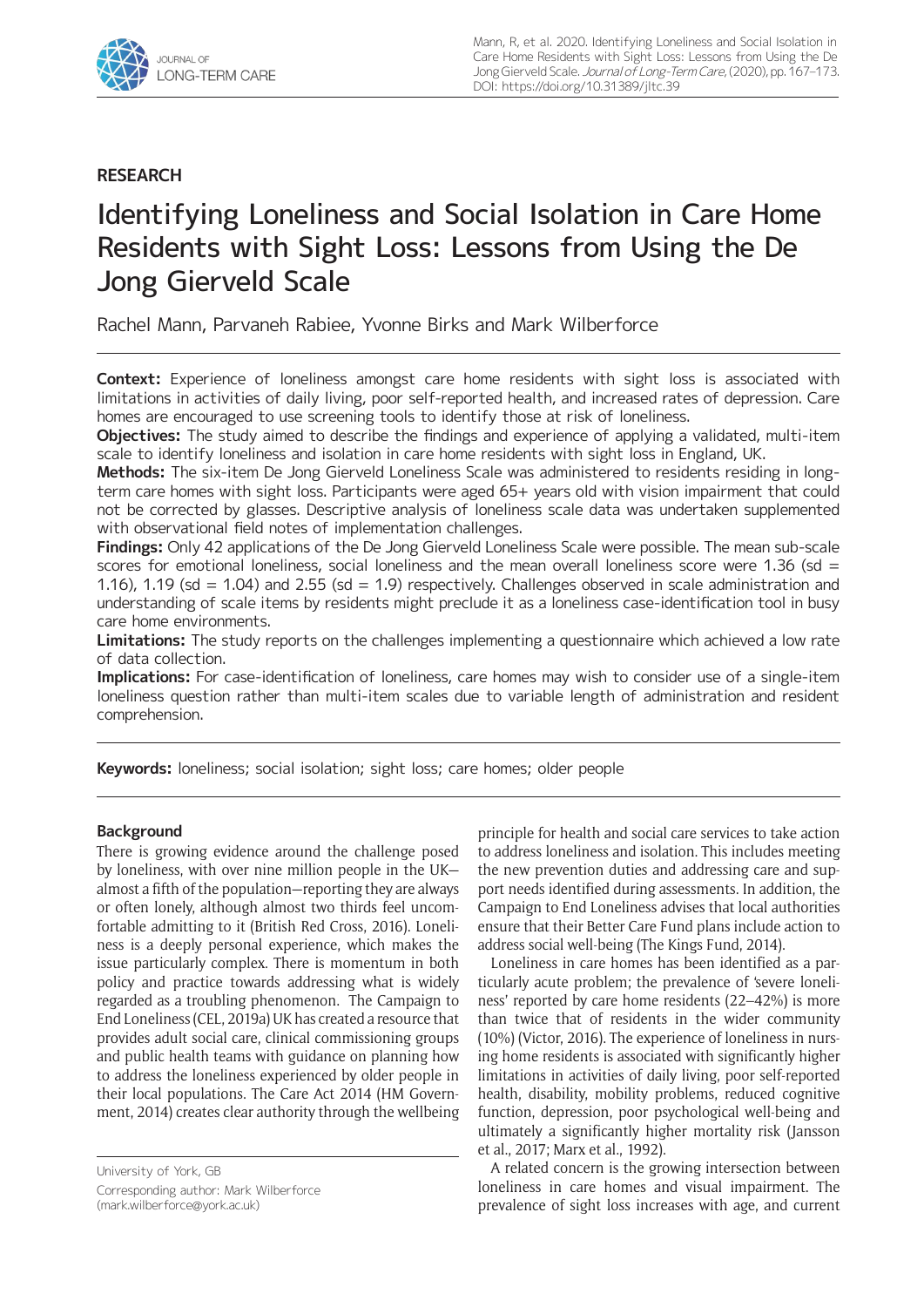projections anticipate a 122 percent increase in the number of blind and partially sighted people in the UK by 2050 (Access Economics, 2009). While the exact number of people with sight loss living in care homes is not known, an RNIB estimate suggests that as many as half of older residents have some form of vision impairment (RNIB, 2010).

Sensory impairment has an impact on maintaining interaction with fellow care home residents (Cook et al., 2006) loneliness and isolation are not inevitable consequences of sight loss (Hodge & Eccles, 2014). Indeed, loneliness is linked more strongly to people's *experience* of sight loss than the extent of actual vision impairment (as clinically assessed). This suggests that there are multiple factors that mediate the link between sight loss and social health. One qualitative study found that residents with sight loss could not sustain friendships because they were unable to recognise people in a communal environment (Ward & Banks, 2017). Other challenges in addressing isolation included difficulties with getting around the care home and a lack of assistive technologies; for example computer tablets or E-readers to keep people occupied and an absence of befriending services from local sight loss charities (Ward & Banks, 2017). Similar research in the USA supports these findings (Meehan & Shura, 2016).

**The challenge of measuring and identifying loneliness** 

The above studies relied on qualitative methods, and to the best of our knowledge no quantitative assessment of loneliness and social isolation has been undertaken amongst residents with sight loss living in care homes. The Campaign to End Loneliness UK (CEL, 2019b) recommends several validated measures, but it is not clear if they are appropriate for use in care home populations or with residents who have sight loss. The 6-item De Jong Gierveld Loneliness Scale (DJGLS) (De Jong Gierveld & Tilburg, 2006) is arguably the most robustly validated scale of all the measures recommended. This scale was designed to measure intensity of loneliness and can be self-administered alone or during a research interview (De Jong Gierveld & Tilburg, 2006).

The DIGLS has two sub-scales. Three statements represent 'emotional loneliness', which is said to occur when someone misses an intimate relationship, for example with a partner or best friend; and another three statements represent 'social loneliness', which is said to occur when someone misses connection to a wider social group. Each sub-scale can result in an emotional loneliness [EL] and social loneliness [SL] score of between zero (not emotionally and/or socially lonely) and three (intensely emotionally and/or socially lonely). The two sub-scales are also combined to produce an overall loneliness scale, which results in an overall loneliness score of 0 (not lonely) to 6 (intensely lonely).

The reliability and validity of the 6-item scale has been tested in community residences in Holland (De Jong Gierveld & Tilburg, 2006) and in other countries, populations and community settings (Dahlberg et al., 2017, De Jong Gierveld & Tilburg, 2010; Leung et al., 2008). However, the DJGLS was *not* designed for use in nursing home populations and, to the best of our knowledge, the psychometric properties of the scale are untested in the care home setting, so it is unclear how well the scale applies. Furthermore, it is unclear how suited the scale is to sub-populations who might experience nuanced features of loneliness, specifically residents with sight loss. The objective of this paper is to describe the administration, results and reflections associated with the use of a loneliness scale in a population of care home residents with sight loss.

#### **Methods**

This study administered the DJGLS to measure loneliness and social isolation in residents with sight loss living in care homes. This was part of a wider mixed-methods study examining different aspects of loneliness and vision impairment in residential settings. Participants were eligible for study inclusion if they had sight loss that could not be corrected by eyewear, including those born blind (those with congenital sight loss) as well as those with acquired sight loss through other causes; they were also required to have capacity to give consent in order to participate. To identify eligible participants, the research team first contacted care homes to seek their involvement in the study. Care homes were identified by virtue of being registered with the UK's Enabling Research in Care Homes (ENRiCH) Network (https://enrich.nihr. ac.uk/). Once care homes agreed to participate, through an informed consent process, all residents with sight loss and who might potentially have capacity to consent to an interview were approached and invited to a face-to-face interview to complete the DJGLS. The scale was verbally administered.

Use of questionnaires designed for sighted people that are administered to people with visual impairment are known to have limitations, including comprehension of the information being affected by the method by which information is accessed, memory burden and alteration of the construct that is being measured (British Psychological Society, 2016; Atkins, 2012). Accordingly, we recorded field notes to ascertain the time taken to complete the DJGLS, observations of participants' understanding and their verbal comments with regard to scale items, and any challenges for the researcher with the administration of the scale.

The descriptive characteristics of the participants and DJGLS data were entered into IBM SPSS Statistics Version 24 (IBM Corp, 2016). Descriptive analyses were undertaken for these data where appropriate. Fieldnotes were organised thematically in simple consultation between the researchers. Ethical approval for the study was granted by London – Camberwell St Giles Research Ethics Committee (Reference: 17/LO/2080).

#### **Results**

Participants were recruited to the study between May and August 2018. **Figure 1** displays the recruitment of participants. Twenty-six care homes consented to identify participants and of the 139 residents subsequently identified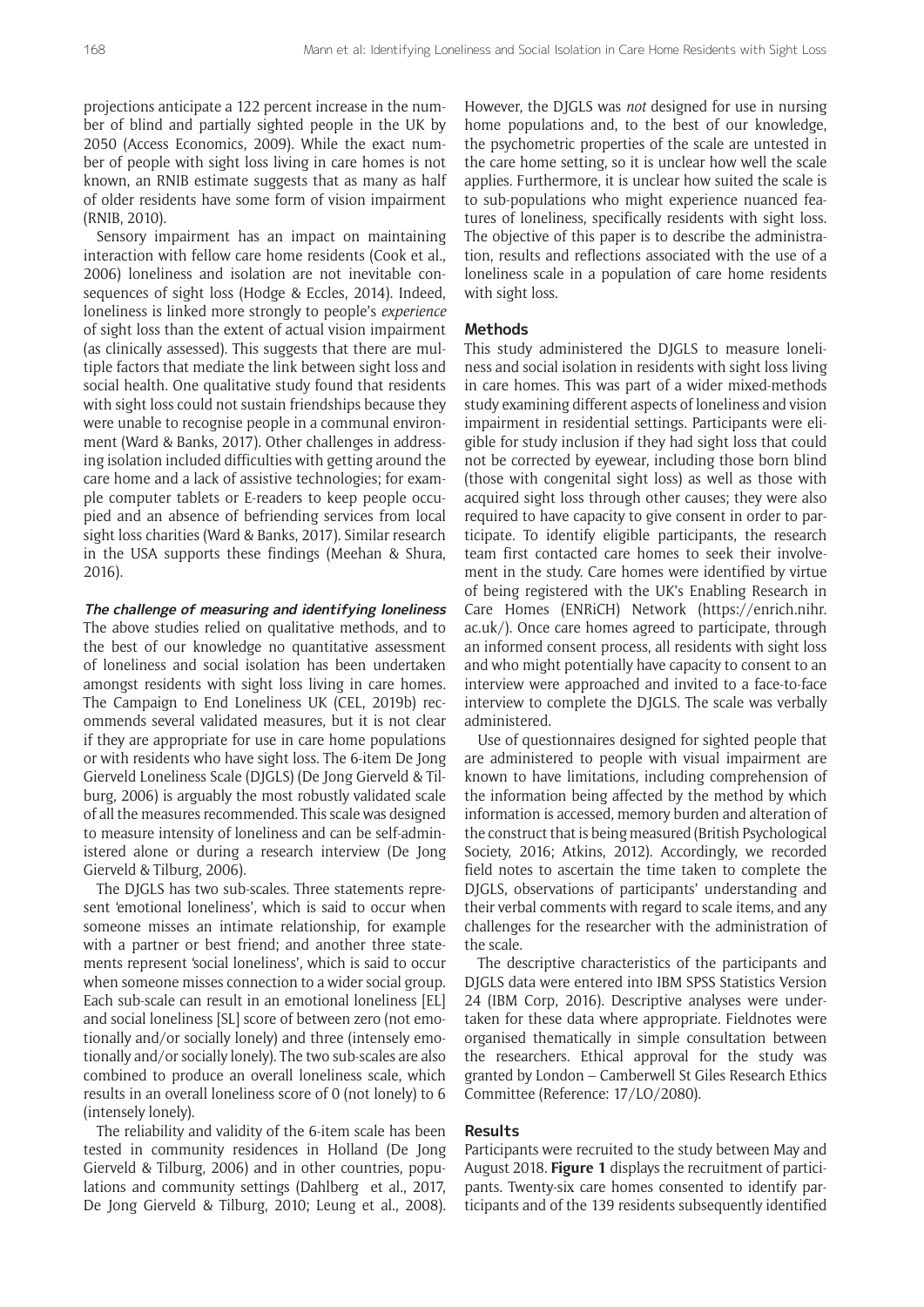

**Figure 1:** Recruitment of Residents with Sight Loss (RSLs).

with sight loss, 62 did not have capacity to consent. Of the remaining individuals, 43 consented to participate and 42 completed the 6-item DJGLS. The median age of the 42 participants in the study sample was 92 years of age (IQR

87–95); 83% (35) were female, and almost all identified their ethnicity as White British. Where known, the majority of the sample cited macular degeneration as the cause of their sight loss.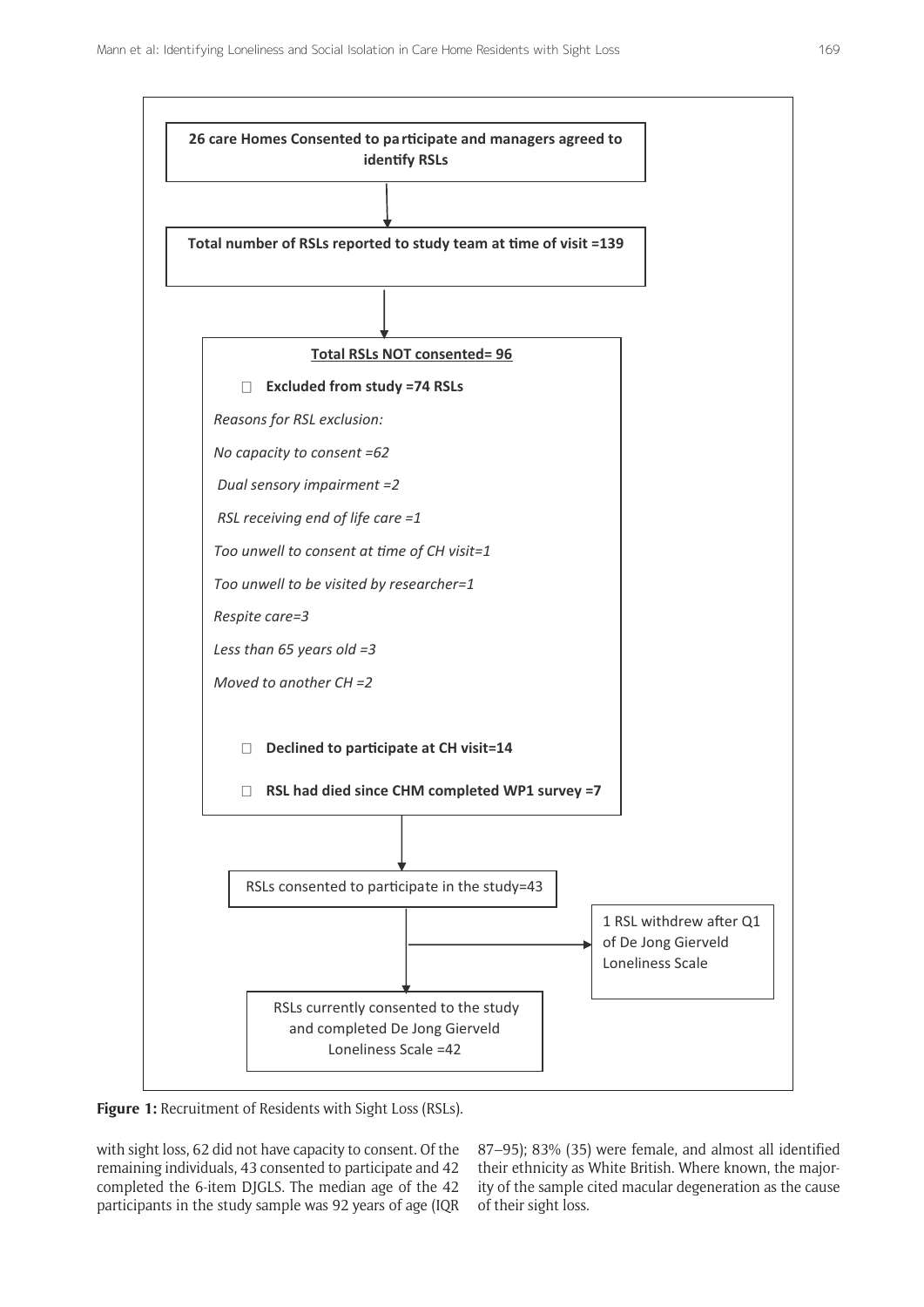**Table 1** displays the distribution of scores obtained for each subscale (emotional loneliness and social loneliness) in addition to the total score. Most of the sample scored 0–2 on the overall scale, but with nearly a quarter scoring five or six. The mean EL and mean SL scores were 1.36  $(sd = 1.16)$  and 1.19  $(sd = 1.04)$  respectively; the mean overall loneliness score was  $2.55$  (sd = 1.9).

**Table 2** displays the frequencies for each item of the DJGLS scale. Although the response patterns to the DJGLS items was generally uniform, it was notable that twothirds of participants responded affirmatively to the item, "I miss having people around me"; whilst a similar proportion of participants responded *negatively* to the item, "There are many people I can trust completely". This distinctive response profile for these two items suggests that participants may have been interpreting and answering these items in a significantly different way to the other four scale items.

As far as administration of the DJGLS was concerned, we observed the scale to be somewhat challenging for residents, with nearly 30% having one or more problems with the scale items according to fieldnotes. Before administering the scale, the verbal administration involved a relatively intensive introductory discussion to contextualise the items and to explain they were not worded as questions but as statements, which meant they were phrased in the first person. For example, one participant interpreted the first item ("I experience a general sense of emptiness") by responding "Do I?". An explanation of the three potential

**Table 1:** De Jong Gierveld Loneliness Scale score for RSLs  $(N = 42)$ .

| De Jong scale scores<br>0=not lonely 6= intensely lonely | % $(n)$        |
|----------------------------------------------------------|----------------|
| De Jong Emotional Loneliness sub scale score             |                |
| $\overline{0}$                                           | $31\%$ (13)    |
| $\mathbf{1}$                                             | 26.2% (11)     |
| $\overline{2}$                                           | 19.0% (8)      |
| 3                                                        | 23.8% (10)     |
| De Jong Social Loneliness sub scale score                |                |
| $\overline{0}$                                           | 31% (13)       |
| 1                                                        | 33.3% (14)     |
| 2                                                        | 21.4% (9)      |
| 3                                                        | $14.3\%$ (6)   |
| Total De Jong Score                                      |                |
| $\overline{0}$                                           | 14.3% (6)      |
| 1                                                        | 23.8% (10)     |
| 2                                                        | $16.7\%$ $(7)$ |
| 3                                                        | 14.3% (6)      |
| $\overline{4}$                                           | $7.1\%$ $(3)$  |
| 5                                                        | 16.7% (7)      |
| 6                                                        | $7.1\%$ $(3)$  |
|                                                          |                |

**Table 2:** Frequency table of DJGLS response by each item.

| <b>DIGLS EL item</b>                      | $\%$ |
|-------------------------------------------|------|
| I experience a general sense of emptiness |      |
| 0 (no)                                    | 54.8 |
| $1$ (yes)                                 | 45.2 |
| I miss having people around me            |      |
| 0 (no)                                    | 35.7 |
| $1$ (yes)                                 | 64.3 |
| I often feel rejected                     |      |
| $0$ (no)                                  | 73.8 |
| $1$ (yes)                                 | 26.2 |
|                                           |      |

# **DJGLS SL item**

| There are plenty of people I can rely on when I<br>have problems |      |
|------------------------------------------------------------------|------|
| 0(yes)                                                           | 76.2 |
| $1$ (no)                                                         | 23.8 |
| There are many people I can trust completely                     |      |
| 0(yes)                                                           | 39.0 |
| $1$ (no)                                                         | 61.0 |
| There are enough people I feel close to                          |      |
| $0$ (yes)                                                        | 64.3 |
| $1$ (no)                                                         | 35.7 |

responses to each item was also required and this often had to be repeated, as some participants thought that different items had different response options.

Our fieldnotes reflected that participants had no difficulty engaging with the concept of loneliness in general terms. Barriers to participation were not conceptual. When introducing loneliness as the subject of discussion, the majority of residents just simply stated "well of course I do", or "oh yes, I do feel lonely here"; or else "no I don't feel lonely, there is always something to do here or always someone to talk to/who pops into the room to see me", or similar sentiments. It was apparent that participants wanted to expand on this rather than engage with a quantitative measurement and they generally explored and reflected on their own experience in an unstructured narrative, which whilst useful in terms of setting the tone of the interview did not always necessarily reflect their ability to answer the DGJLS items. Administering the items also caused significant rumination about loneliness, often involving the extension of the narrative to a memory from their life before entering the care home. This meant that the length of time it took to administer the 6-item scale varied from anywhere between 5 to 10 minutes to over 25 minutes.

#### **Item wording**

The wording of the statements and the perceived complexity of the scale appeared to create issues with every scale item. **Table 3** displays responses based on themes identified within fieldnotes.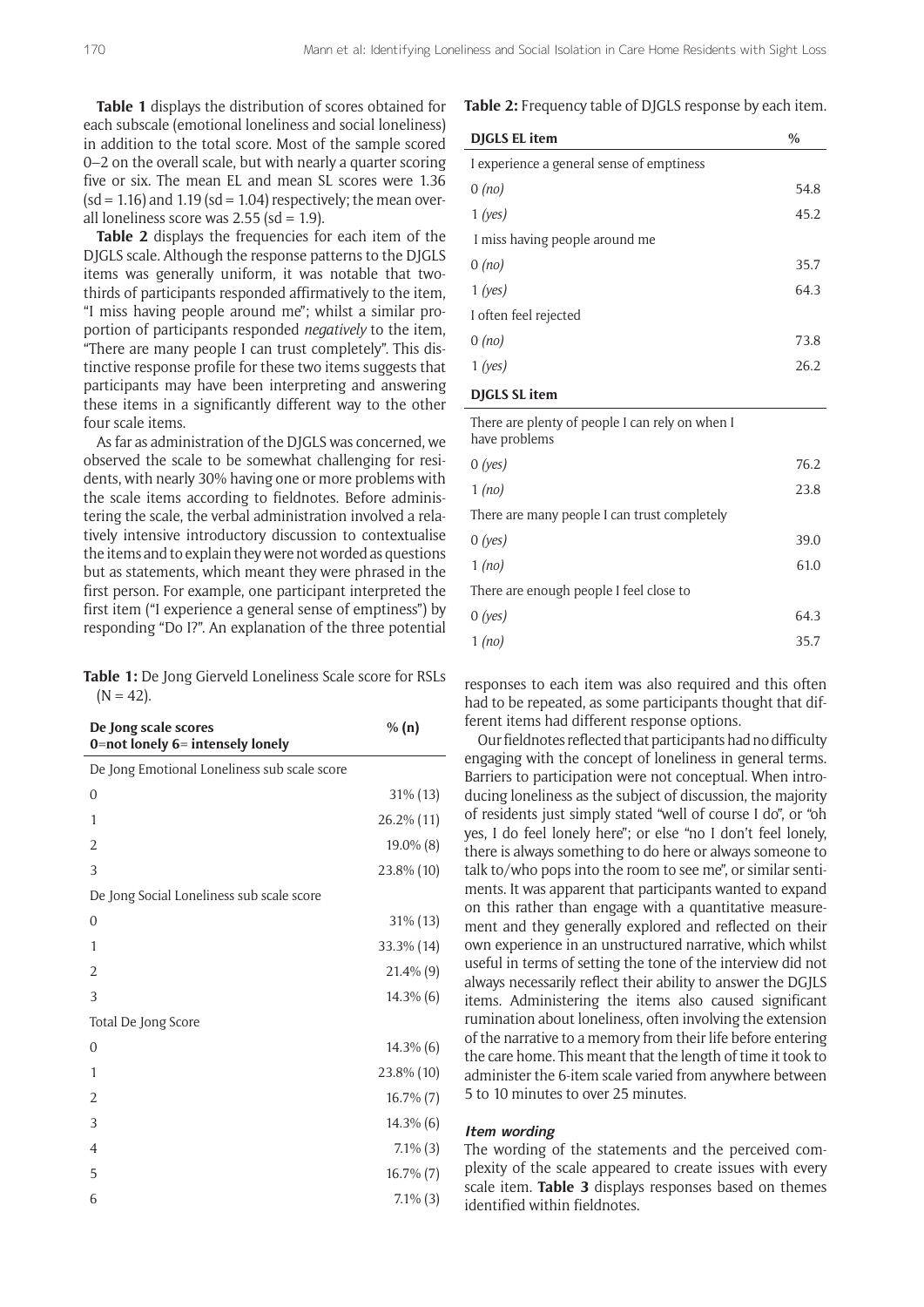| <b>DJGLS</b> Item                                                      | Thematic categorisation                                                                                                                                                                                                                                            | n  |
|------------------------------------------------------------------------|--------------------------------------------------------------------------------------------------------------------------------------------------------------------------------------------------------------------------------------------------------------------|----|
| I experience a<br>general sense of<br>emptiness                        | Some interpreted "emptiness" as a physical experience - "nothing in front of me or<br>around me, it's just empty".                                                                                                                                                 | 3  |
| I miss having peo-<br>ple around me                                    | People around - "there are always people around me".<br>There are people around here all the time [referring to life in the care home]                                                                                                                             | 9  |
| I often feel<br>rejected                                               | The specific word "rejected" was contentious. In a care home this may refer to care home<br>staff, although not everyone interpreted this in this way.                                                                                                             | 2  |
| There are plenty of<br>people I can rely<br>on when I have<br>problems | RSLs tried to define what was meant by the word "Problems" – some RSLs spent time<br>reflecting on number of family members or other people in the past they used to know,<br>and The phrase "plenty of people" was questioned - what's defined as plenty?         | 12 |
| There are many<br>people I can trust<br>completely                     | The issue of the word "Trust" and the context - did this mean trusting staff In CH RSLs<br>often spoke about differentiation between whether it means, care home staff or who<br>does it mean?                                                                     | 12 |
|                                                                        | RSLs queried 'many people' questioning what 'many ' was.                                                                                                                                                                                                           |    |
|                                                                        | Also the word "completely" was an issue – some felt that it was difficult to quantify<br>'completely'                                                                                                                                                              |    |
| There are enough<br>people I feel close<br>to                          | The words "Close to" were questioned - some RSLs stated that they were always close to<br>someone in the CH [referring to physical presence of people in care home]; e.g one RSL<br>stated "yes there are always people all around you; can't get away from them!" | 12 |

These issues were mainly around the meaning of certain words and their application to residents with sight loss in a care home. For example, the concept of whether they "completely trust" those around them; participants queried to whom this referred, care home staff that participants interacted with on a daily basis, or did this mean other residents? Some participants were confused by the question "I miss having people around me" since life in a communal living environment such as a care home always involves fellow residents and care staff being in near proximity. Further, there was evidence that residents with sight loss may interpret some items as pertaining to objective, rather than subjective, aspects of the environment. For example, being "close to" people, "having people around me", and a "sense of emptiness" were all interpreted by some participants as physical characteristics of their immediate surroundings, rather than an evaluation of their emotional perceptions.

#### **Discussion**

Of the 139 participants available in the 26 participating care homes, 74 were excluded from the study. The study was therefore very limited in terms of the sample size and we were only able to collect a relatively small amount of loneliness scale data from 42 participants. This was because a large majority of eligible participants identified by care home managers were excluded from the study due to lack of capacity to undertake the schedule, or else acute ill health at the time of administration. The mean scores for EL and SL loneliness were both below their respective scale mid-points as was the overall mean loneliness scale score, indicating a low level of loneliness in our sample. This is in line with other samples where scores using the 6-item scale and the 11-item are below the mid-scale point (Dahlberg et al., 2017; De Jong Gierveld & van Tilburg, 2010). However, due to the limited sample size, loneliness in our sample of participants is not generalizable to the wider population of care home residents with sight loss in the UK.

Our main finding instead relates to the challenges and limitations of the administration of the scale and the extent to which participants had difficulty with contextual issues with the format of the DJGLS in the way in which was administered. We identified multiple issues with the verbal administration of the De Jong Gierveld scale by a third party in this population, including that the introductory explanations were not always understood, difficulty understanding the format of statements, and the meaning of item wording. Although the DJGLS was administered face-to-face, severity of participants' sight loss was such that they were unable to benefit from non-verbal interaction cues, and so they were solely reliant on auditory interpretation of scale items, which is known to elicit a level of cognitive burden in respondents and produce bias in scale data (Bowling, 2005).

This appeared to be demonstrated in the responses to the items "I miss having people around me" and "there are many people I can trust completely". Participants appeared to be answering differently to other items; this was also demonstrated by the number of comments about the meaning of 'complete' trust and of having people 'around me' in the context of a care home. The anchors in the response set were also queried. This potentially creates a bias in that items interpreted as "sometimes"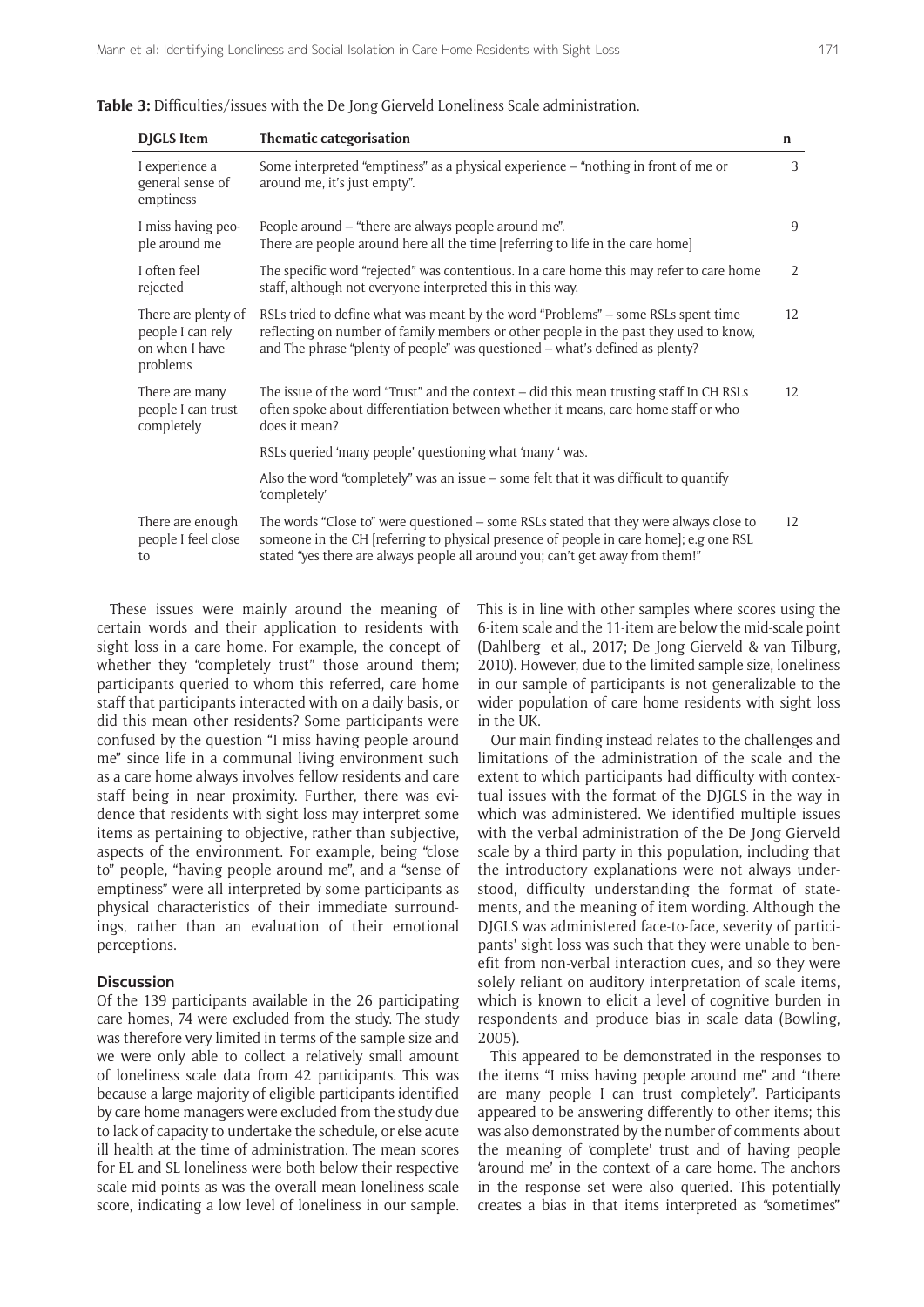by participants (whether sighted or visually impaired) are not being answered as per the validated scale response (Bowling, 2005).

The administration of the scale was far from a simple, time-limited process with some participants needing over 25 minutes to complete the six items. Some of these difficulties were due to complexity, issues of processing and participants' articulating something sighted peers take for granted when reading text; for example, where questionnaires are verbally administered, memory becomes an important factor when responding (British Psychological Society, 2016). Atkins (2012) states that listening and reading are not homogenous processes that work in the same way, so people with sight loss need to use their short-term memory more than sighted people.

The original validation study of the 11-item scale, conducted in samples from three separate studies in Holland, included senior elders residing in private residences in the community (De Jong & van Tilburg, 20006); however senior elders residing in a long-term care setting were excluded. Similarly, UK studies examining the correlates of social and emotional loneliness using the DLGLS have been centred on community-based settings (Dahlberg et al., 2017). To the best of our knowledge, the psychometric properties of the scale have not been examined in a population with sight loss, either in the community or in care home settings. Useful work for future research might include examining the psychometric properties of the DJGLS in a UK population of people residing in long-term care settings, including those with sight loss.

#### **Implications for practice**

We identified several challenges in the administration of the DJGLS that, we believe at this time, might preclude it from use in measuring the intensity of loneliness in sight loss populations residing in long-term care facilities. Case-identification tools should ideally be quick to administer and relatively easy for the respondent to complete; however, we found these difficult in the research context. For busy, work-pressured practitioners, the DJGLS may not offer the expediency required for the practice setting. However, the properties of the scale have not been examined in sighted residents living in long-term care, so there may be potential for use as a case-identification tool in practice if a suitable validation study is undertaken in sighted residential populations. We also found that respondents, during orientation to the exercise, were capable of giving cogent responses to questions about the concept of loneliness. For this reason, the authors recommend the use of a clearer singleitem question until formal validation of the DJGLS can be undertaken in care homes.

## **Limitations**

The sample size that completed the DJGLS was relatively limited compared to the overall population with sight loss population living in the care homes; it is therefore difficult to generalise the findings with regard to the intensity of loneliness experienced to other residents with sight loss in other care homes. However, scores were comparable with other published norms (Dahlberg et al., 2017; De Jong Gierveld & van Tilburg, 2010). The scale is limited by the lack of use in the care home setting and the only comparable studies in terms of the EL and SL scores have been conducted in older community-dwelling samples, which have demonstrated equivalence in the scale identifying lower levels of loneliness.

#### **Conclusion**

Use of the DJGLS with residents in a long-term care home population is questionable until psychometric properties have been evaluated in this setting. In the practice context, practitioners may find the scale difficult to administer, particularly in those residents with some degree of sight loss or dual sensory impairment. Where practitioners wish to identify loneliness in residents, a single question about feeling lonely may suffice. Researchers may wish to include a single-item question in future studies as a comparison of loneliness measures to inform the research evidence.

## **Acknowledgements**

This article presents independent research funded by the NIHR School for Social Care Research. The views expressed in this article are those of the authors and not necessarily those of the NIHR School for Social Care Research or the Department of Health, NIHR, or NHS.

#### **Competing Interests**

The authors have no competing interests to declare.

#### **References**

- **Access Economics Pty Limited.** 2009. *Future Sight Loss UK (1): The economic impact of partial sight and blindness in the UK adult population Full Report*. London: RNIB. Available at https://www.rnib.org. uk/sites/default/files/FSUK\_Report.pdf [Accessed 08 April 2019].
- **Atkins, S.** 2012. *Assessing the ability of blind and partially sighted people: are psychometric tests fair?* Birmingham: RNIB Centre for Accessible Information.
- **Bowling, A.** 2005. Mode of questionnaire administration can have serious effects on data quality. *Journal of Public Health,* 27(3): 281–291. DOI: https://doi. org/10.1093/pubmed/fdi031
- **British Psychological Society.** 2016. *Visual impairment and psychological testing: practical advice for test users managing the testing of people who have sight disabilities*. The British Psychological Society Psychological Testing Centre. Available at https://ptc.bps. org.uk/sites/ptc.bps.org.uk/files/guidance\_documents/ptc23\_visual\_impairment\_0.pdf [Accessed 17 April 2019].
- **British Red Cross.** 2016. *Trapped in a bubble: an investigation into triggers for loneliness in the UK*. Available at https://www.redcross.org.uk/about-us/what-we-do/ action-on-loneliness## [Accessed 01 April 2019].
- **Campaign to End Loneliness (CEL).** 2019a. Available at https://www.campaigntoendloneliness.org/ [Accessed 01 April 2019].